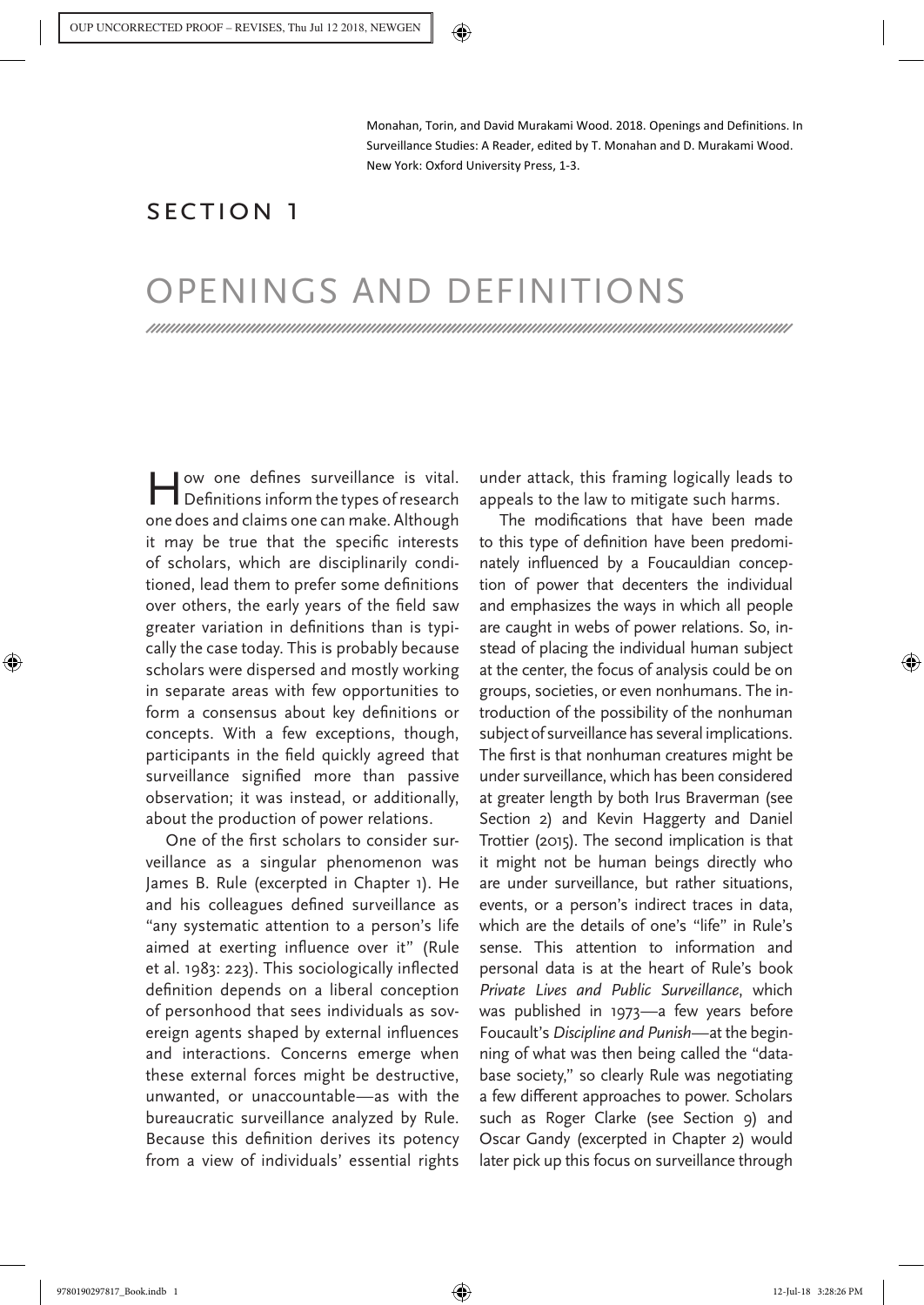data (or "dataveillance") and develop it further. Even today, information and data remain central to most contemporary definitions of surveillance and to the field more broadly, as the selections in this reader testify.

By crafting definitions to emphasize populations or groups as the targets, one can focus analytic attention on issues of governance. For instance, in his influential book *Surveillance, Power, and Modernity* (1990), Christopher Dandeker defines surveillance as "the gathering of information about and the supervision of subject populations in organizations" (Dandeker 1990: vii). This definition seems to offer a rather wider sense of who or what is under surveillance—the term "subject populations" both strips out the requirement for the subject of surveillance to be an individual or even to be human at all. Through its explicit reference to subjection, it also draws attention to power, and with the last phrase of the definition, "in organizations," provides an institutional framework for that power. In some ways, one could argue that surveillance is about making and remaking both subject populations and organizations, often at the same time. William Staples (excerpted in Chapter 3) emphasizes this co-constitutive relationship in his investigation and theorization of "everyday surveillance."

Likewise, David Lyon's oft-quoted definition of surveillance—as "the focused, systematic and routine attention to personal details for purposes of influence, management, protection or direction" (excerpted in Chapter 4) retains a focus on the person, but his analysis is further concerned with "sites" of surveillance (both actual and metaphorical) and with processes. Beyond simply "watching," Lyon's definition explicitly considers the purposes and qualities of attention that are needed for something to be "surveillance." One of the dangers inherent in a new transdisciplinary

field like surveillance studies is the "imperial urge" to redefine everything as surveillance, and while some, like Gary Marx (2016), do indeed argue for a maximalist definition that recasts casual observation or just "looking" as somewhere on a continuum of surveillance, a primary purpose of definitions is to clarify the object of study, as well as its social context. Lyon's highlighting of the "focused, systematic and routine" nature of surveillance separates out surveillance from other, more casual, occasional, and disorganized forms of attention. It does not, of course, say anything about the social significance or morality of either, merely that they are not the same. Gary Marx's own modus operandi, as demonstrated by his excerpt in this section, is to produce comprehensive lists of features and characteristics of surveillance, against which any particular thing can be assessed. He stresses key differences between earlier modes of surveillance and "new" digital surveillance.

These definitions offer different prisms for thinking about the various sites, forms, targets, and functions of surveillance. Some mechanism of control or regulation may be seen as necessary for surveillance to be taking place, but the theoretical frames adopted by scholars color their views of what else matters most (e.g., individuals, groups, contexts). While the goals of those implementing surveillance systems may seem like an obvious focal point, for some time the field has been concentrating instead on conditions, contexts, experiences, and negotiations of surveillance (e.g., Ball 2009; McCahill and Finn 2014; Saulnier 2016). Perhaps with the advent of big data and automated analytics, definitions will have to shift to emphasize the construction of *emergent* purposes in a society in which surveillance is ubiquitous and all data are collected as a matter of course.